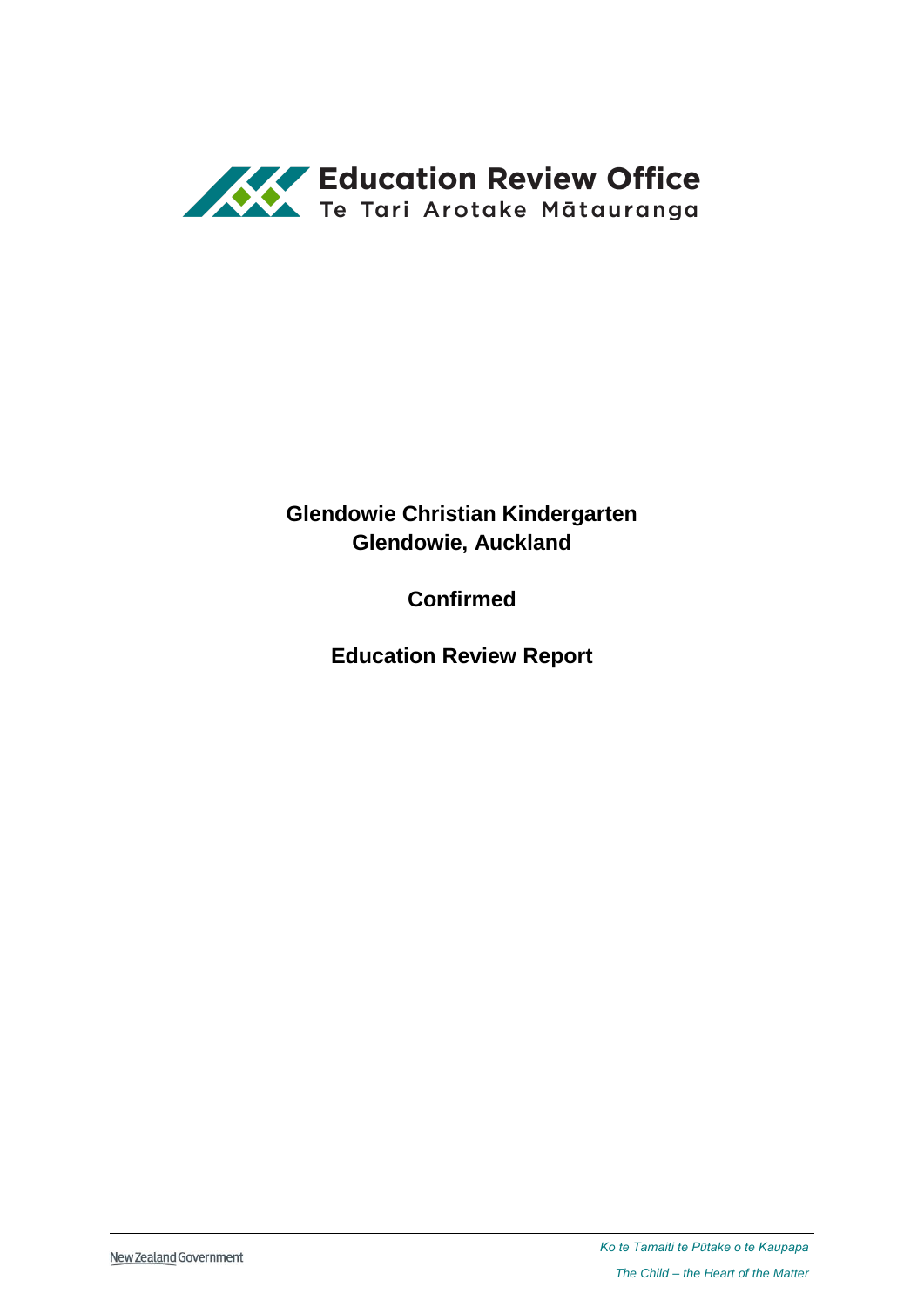# **Glendowie Christian Kindergarten Glendowie, Auckland 20 March 2020**

# **1 Evaluation of Glendowie Christian Kindergarten**

**How well placed is Glendowie Christian Kindergarten to promote positive learning outcomes for children?**

| Not well placed | Requires further<br>development | <b>Well placed</b> | Very well placed |
|-----------------|---------------------------------|--------------------|------------------|
|-----------------|---------------------------------|--------------------|------------------|

ERO's findings that support this overall judgement are summarised below.

## **Background**

Glendowie Christian Kindergarten offers five morning sessions for children over two years of age and six-hour sessions for four years old children. Session hours are reviewed regularly to meet the needs of the community. The kindergarten's philosophy is based on encouraging children's learning in an environment of Christian character and values.

The kindergarten is operated by the Glendowie Christian Charitable Trust. Trustees are members of the Glendowie Presbyterian Church and are responsible for financial and operational matters. The newly appointed centre manager has responsibility for daily management of the kindergarten. Some teachers have a long-standing association with the kindergarten and the local area. Two new experienced teachers have recently been appointed. Four of the seven staff are certificated teachers and two of these attend each session.

Positive features identified in ERO's 2016 report have been maintained. These include positive teaching practices and trusting relationships with children and families. ERO recommended improvements to teacher appraisal processes, internal evaluation, and bicultural practices. Teachers have made very good progress in these areas. Programme planning to better cater for individual children's learning, continues to develop.

## **The Review Findings**

Teachers are positive and responsive in their relationships with children. They encourage, accept and respect each child's uniqueness and contribution. Teachers are genuinely interested in the children. They know and care for them. Children respond positively in their relationships with adults and peers, creating a calm atmosphere.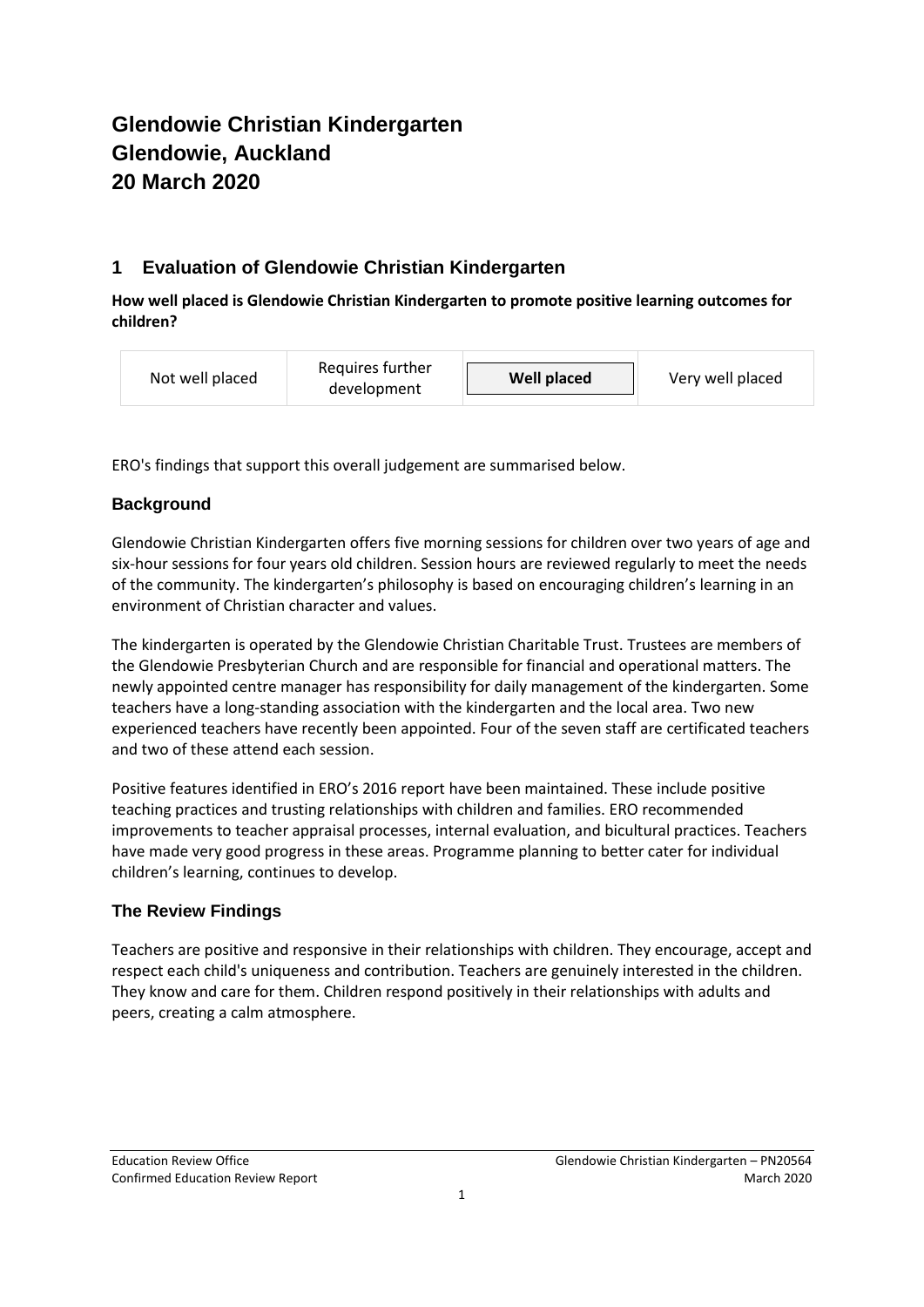The programme promotes positive outcomes for children. Creatively designed and thoughtfully presented indoor and outdoor areas prompt children's inquiry and investigation. Literacy, mathematical and science learning opportunities are integrated into the programme. Children settle quickly into each session and show confidence when playing independently and in group situations. They show initiative, ask questions, and capably explore their environment.

Parents share with teachers about their children's home and community experiences. Parents who spoke to ERO value the way teachers know their children and are highly satisfied with the kindergarten. They appreciate teachers' care and approachability, and the way they support each child's wellbeing and development.

Teachers use good questions to prompt children's problem solving and independent thinking. Children and teachers share information and ideas, work together and learn alongside each other. Children choose their play from a wide range of resources easily accessible to them. They have opportunities to extend their learning and to revisit prior learning.

Teachers have made significant progress in implementing their commitment to practices that reflect the bicultural heritage of Aotearoa New Zealand. They are confident to use waiata and te reo Māori during group times. Children receive rich opportunities to engage in a curriculum that has a strong bicultural integration.

The diverse cultures of children and families that attend the kindergarten are recognised and celebrated. Teachers include children's home languages when presenting and interacting with groups. The environment is inclusive, catering for additional needs, cultural diversity, and the special dispositions of individual children.

Teachers are skilled at capturing children's participation at play and identifying for parents the learning outcomes. The daily programme features children's interests, the coverage of special occasions and celebrations, and includes good links to the local community. Learning stories in individual portfolios are focused mainly on group events. A rebalance towards individual learning stories would better capture each child's learning journey at the kindergarten and celebrate their uniqueness.

The newly formed teaching team is developing shared understandings about effective teaching practices. Teachers plan to use extensive internal evaluation and individual inquiry to consider the continual improvements to centre operations and programming. A review of how well the afternoon programme links to *Te Whāriki*, the early childhood curriculum should be a priority.

Trustees have well developed systems in place to govern the kindergarten. They are forward looking and have made significant improvement to buildings and resources. The board has a clear purpose, has adopted a collaborative approach with staff, and makes thoughtful and well considered decisions. It is now timely for the board to ensure curriculum leadership is established and monitored.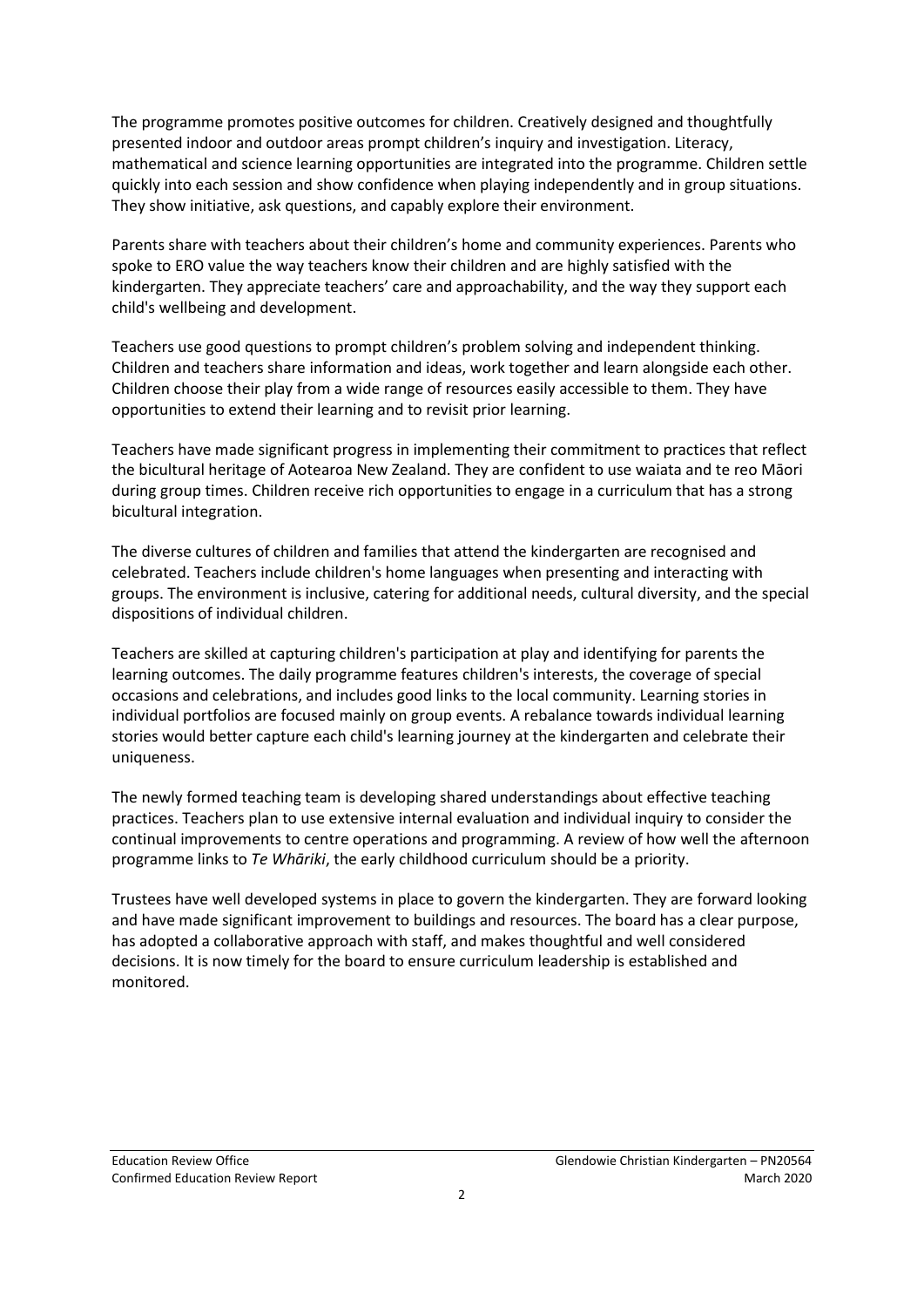#### **Key Next Steps**

To build on existing good practices, the next steps for trustees and teachers include:

- embedding and strengthening the goals of *Te Whāriki* 2017, especially in the afternoon programme
- continuing to develop programme planning to cater for individual children's learning
- developing the curriculum leadership team.

#### **Management Assurance on Legal Requirements**

Before the review, the staff and management of Glendowie Christian Kindergarten completed an *ERO Centre Assurance Statement and Self-Audit Checklist*. In these documents they attested that they have taken all reasonable steps to meet their legal obligations related to:

- curriculum
- premises and facilities
- health and safety practices
- governance, management and administration.

During the review, ERO looked at the service's systems for managing the following areas that have a potentially high impact on children's wellbeing:

- emotional safety (including positive guidance and child protection)
- physical safety (including supervision; sleep procedures; accidents; medication; hygiene; excursion policies and procedures)
- suitable staffing (including qualification levels; police vetting; teacher registration; ratios)
- evacuation procedures and practices for fire and earthquake.

All early childhood services are required to promote children's health and safety and to regularly review their compliance with legal requirements.

G. Un James.

Steve Tanner Director Review and Improvement Services (Northern) Northern Region - Te Tai Raki

20 March 2020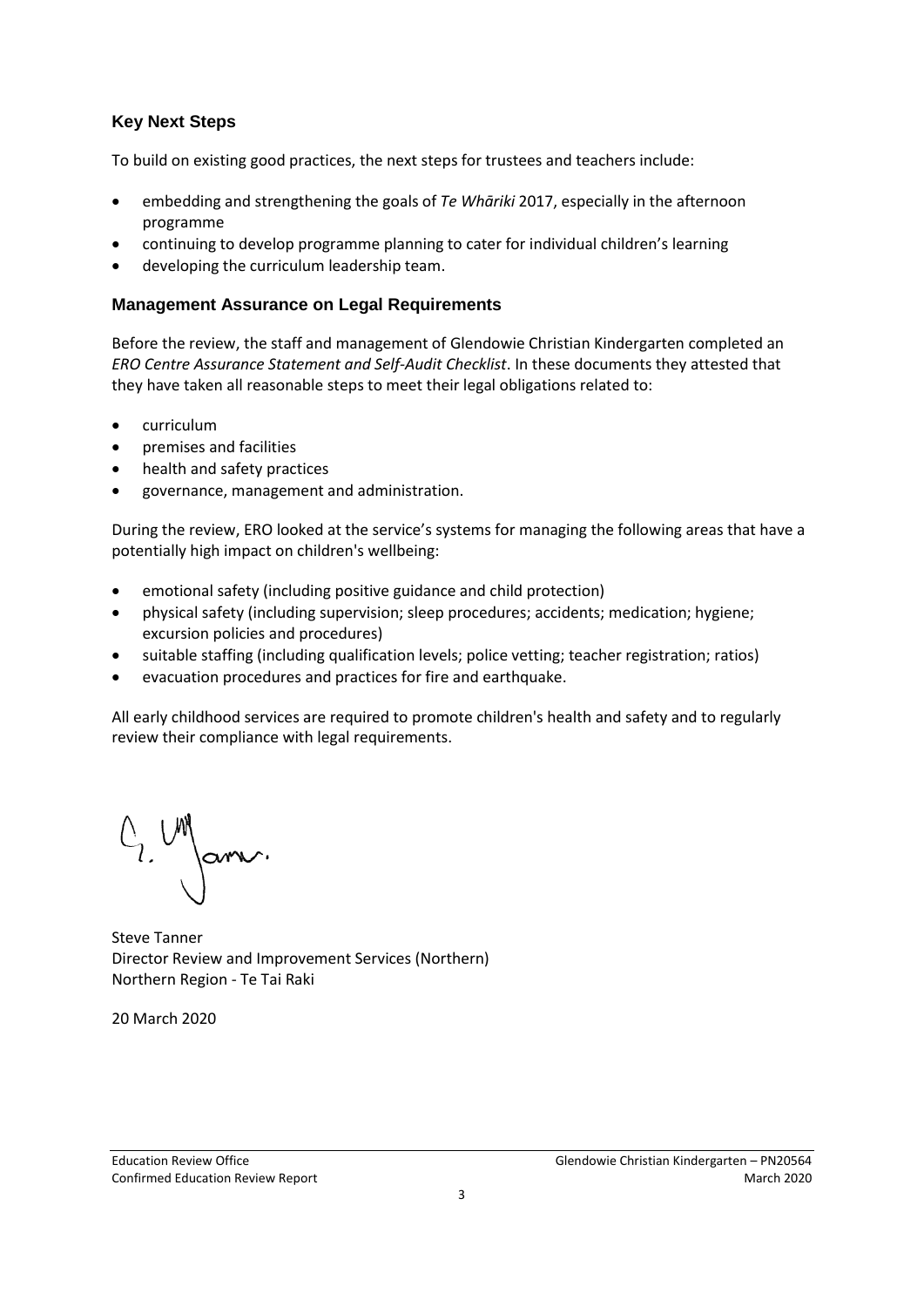#### **The Purpose of ERO Reports**

The Education Review Office (ERO) is the government department that, as part of its work, reviews early childhood services throughout Aotearoa New Zealand. ERO's reports provide information for parents and communities about each service's strengths and next steps for development. ERO's bicultural evaluation framework Ngā Pou Here is described in **[SECTION 3](#page-6-0)** of this report. Early childhood services are partners in the review process and are expected to make use of the review findings to enhance children's wellbeing and learning.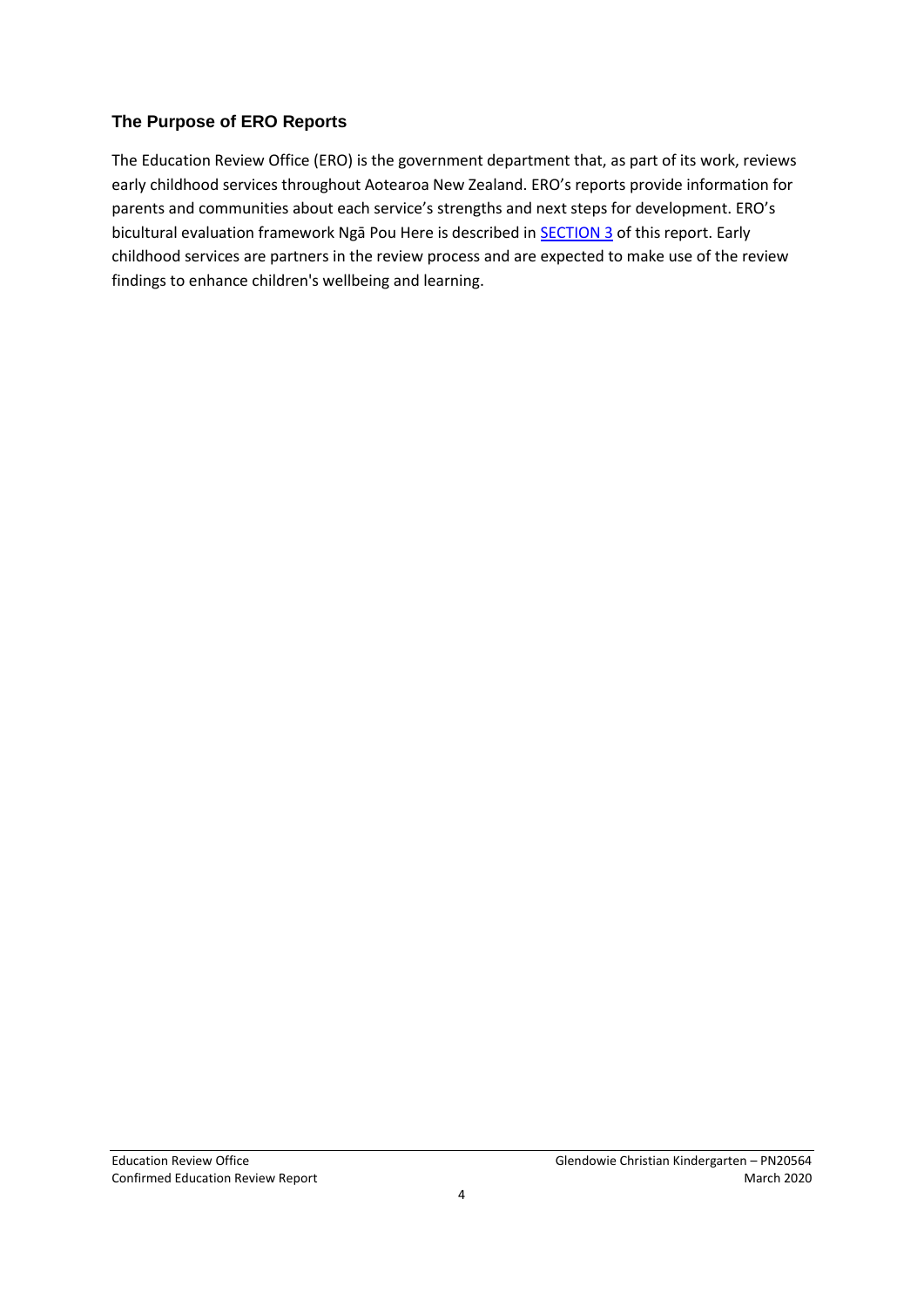# **2 Information about the Early Childhood Service**

| Location                                          | Glendowie, Auckland                                           |                                     |  |
|---------------------------------------------------|---------------------------------------------------------------|-------------------------------------|--|
| Ministry of Education profile number              | 20564                                                         |                                     |  |
| Licence type                                      | <b>Education &amp; Care Service</b>                           |                                     |  |
| Licensed under                                    | Education (Early Childhood Services) Regulations 2008         |                                     |  |
| Number licensed for                               | 30 children over 2 years                                      |                                     |  |
| Service roll                                      | 42                                                            |                                     |  |
| Gender composition                                | 25<br>Boys<br>Girls<br>17                                     |                                     |  |
| Ethnic composition                                | Māori<br>NZ European/Pākehā<br>Chinese<br>other ethnic groups | 4<br>23<br>9<br>6                   |  |
| Percentage of qualified teachers                  | $80% +$                                                       |                                     |  |
| Reported ratios of staff<br>Over 2<br>to children | 1:8                                                           | Better than minimum<br>requirements |  |
| Review team on site                               | February 2020                                                 |                                     |  |
| Date of this report                               | 20 March 2020                                                 |                                     |  |
| Most recent ERO report(s)                         | <b>Education Review</b>                                       | May 2016                            |  |
| These are available at                            | <b>Education Review</b>                                       | January 2013                        |  |
| www.ero.govt.nz                                   | <b>Education Review</b>                                       | August 2009                         |  |